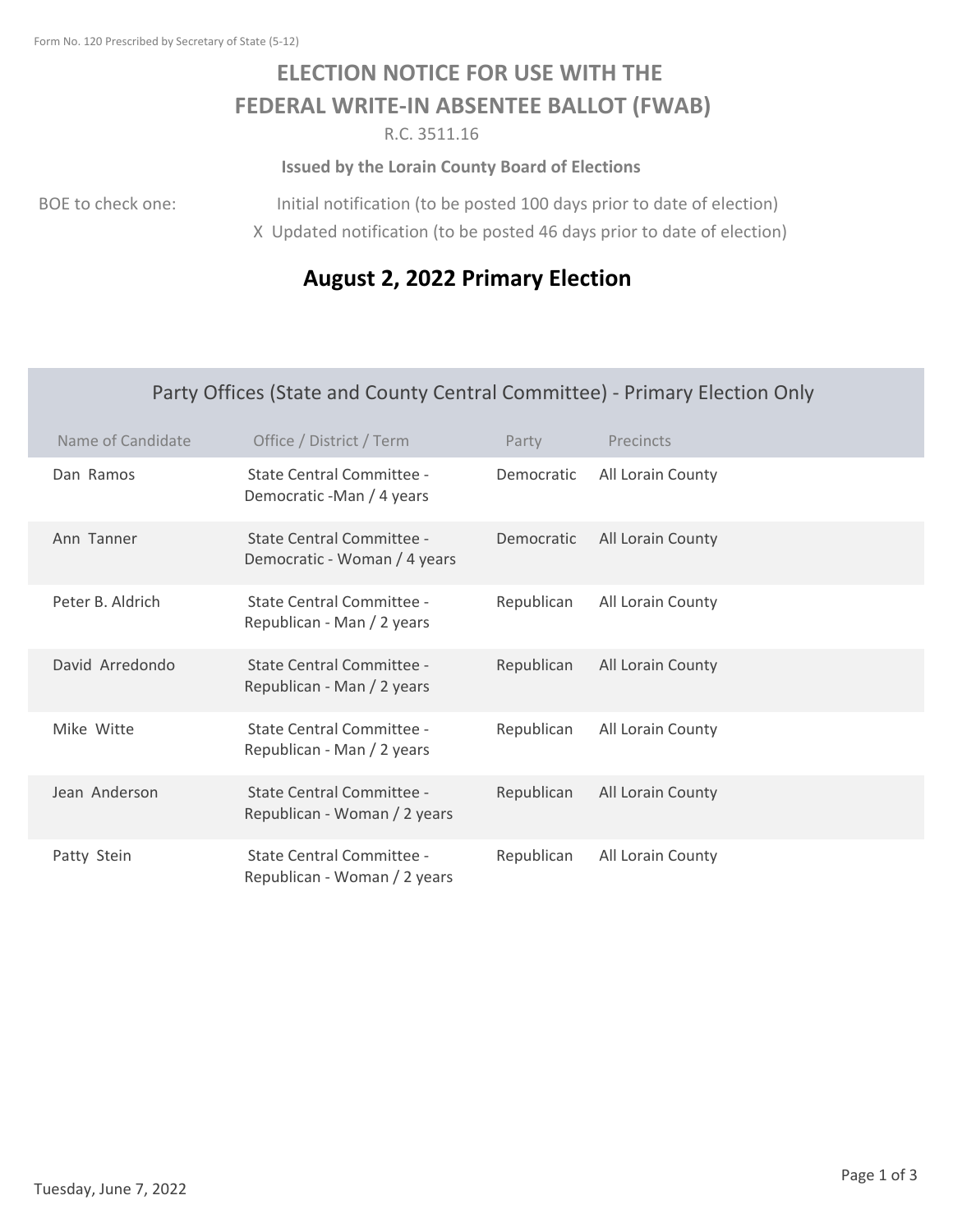| <b>Ohio General Assembly</b>           |                                                            |            |                                                                                                                                                                                                                                                                                                                                                                                                                                                                                                                     |  |  |
|----------------------------------------|------------------------------------------------------------|------------|---------------------------------------------------------------------------------------------------------------------------------------------------------------------------------------------------------------------------------------------------------------------------------------------------------------------------------------------------------------------------------------------------------------------------------------------------------------------------------------------------------------------|--|--|
| Name of Candidate                      | Office / District / Term                                   | Party      | Precincts                                                                                                                                                                                                                                                                                                                                                                                                                                                                                                           |  |  |
| Anthony Eliopoulos                     | State Senator 13th District / 4<br>years                   | Democratic | All Lorain County                                                                                                                                                                                                                                                                                                                                                                                                                                                                                                   |  |  |
| Kirsten Hill                           | State Senator 13th District / 4<br>years                   | Republican | All Lorain County                                                                                                                                                                                                                                                                                                                                                                                                                                                                                                   |  |  |
| Nathan H. Manning                      | State Senator 13th District / 4<br>years                   | Republican | All Lorain County                                                                                                                                                                                                                                                                                                                                                                                                                                                                                                   |  |  |
| Regan L. Phillips                      | State Representative - 52nd<br>District / 2 years          | Democratic | Avon City (except 1-C), All Elyria City, N.<br>Ridgeville City, Part of Carlisle Twp 1 and 2,<br>Part of Eaton Township 1, All Elyria Township<br>and Sheffield Township                                                                                                                                                                                                                                                                                                                                            |  |  |
| Gayle Manning                          | State Representative - 52nd<br>District / 2 years          | Republican | Avon City (except 1-C), All Elyria City, N.<br>Ridgeville City, Part of Carlisle Twp 1 and 2,<br>Part of Eaton Township 1, All Elyria Township<br>and Sheffield Township                                                                                                                                                                                                                                                                                                                                            |  |  |
| Joe Miller                             | State Representative 53rd District Democratic<br>/ 2 years |            | Amherst City, Avon City 1-C, All Avon Lake<br>City, Lorain City, Sheffield Lake City, Sheffield<br>Village and Amherst Township                                                                                                                                                                                                                                                                                                                                                                                     |  |  |
| Dan Ramos<br>Write-<br>In **Write-In** | State Representative 53rd District Democratic<br>/ 2 years |            | Amherst City, Avon City 1-C, All Avon Lake<br>City, Lorain City, Sheffield Lake City, Sheffield<br>Village and Amherst Township                                                                                                                                                                                                                                                                                                                                                                                     |  |  |
| Marty Gallagher                        | State Representative 53rd District Republican<br>/ 2 years |            | Amherst City, Avon City 1-C, All Avon Lake<br>City, Lorain City, Sheffield Lake City, Sheffield<br>Village and Amherst Township                                                                                                                                                                                                                                                                                                                                                                                     |  |  |
| Sarah McGervey                         | State Representative 53rd District Republican<br>/ 2 years |            | Amherst City, Avon City 1-C, All Avon Lake<br>City, Lorain City, Sheffield Lake City, Sheffield<br>Village and Amherst Township                                                                                                                                                                                                                                                                                                                                                                                     |  |  |
| Bryan Burgess                          | State Representative - 54th<br>District / 2 years          | Democratic | All Oberlin City, Vermilion City (Lorain County<br>Portion), S. Amherst Village, Brighton<br>Township, CamdenTownship/Camden Village,<br>Part Carlisle Township 1 and 2, All 3,4,5, All<br>Columbia Township, Part Eaton Township 1,<br>All 2 and 3, All Grafton Township, Grafton<br>Village, Henrietta Township, Huntington<br>Township, LaGrange Township and Village,<br>New Russia Township, Penfield Township,<br>Pittsfield Township, Rochester Township and<br>Village and Wellingtoin Township and Village |  |  |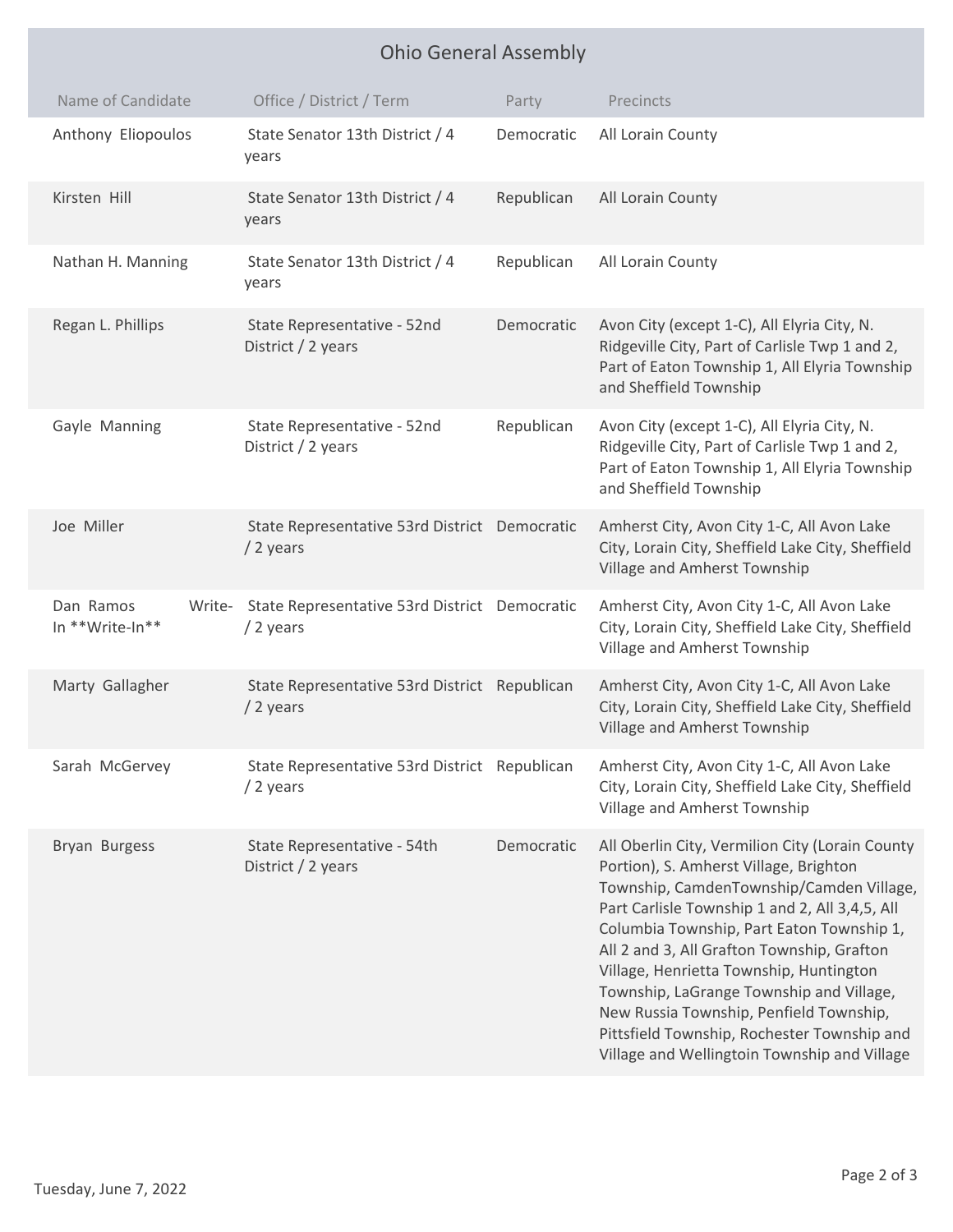| Kathleen Beyer<br>In **Write-In** | Write- State Representative - 54th<br>District / 2 years | Republican | All Oberlin City, Vermilion City (Lorain County<br>Portion), S. Amherst Village, Brighton<br>Township, CamdenTownship/Camden Village,<br>Part Carlisle Township 1 and 2, All 3,4,5, All<br>Columbia Township, Part Eaton Township 1,<br>All 2 and 3, All Grafton Township, Grafton<br>Village, Henrietta Township, Huntington<br>Township, LaGrange Township and Village,<br>New Russia Township, Penfield Township,<br>Pittsfield Township, Rochester Township and<br>Village and Wellingtoin Township and Village |
|-----------------------------------|----------------------------------------------------------|------------|---------------------------------------------------------------------------------------------------------------------------------------------------------------------------------------------------------------------------------------------------------------------------------------------------------------------------------------------------------------------------------------------------------------------------------------------------------------------------------------------------------------------|
| Dick Stein                        | State Representative - 54th<br>District / 2 years        | Republican | All Oberlin City, Vermilion City (Lorain County<br>Portion), S. Amherst Village, Brighton<br>Township, CamdenTownship/Camden Village,<br>Part Carlisle Township 1 and 2, All 3,4,5, All<br>Columbia Township, Part Eaton Township 1,<br>All 2 and 3, All Grafton Township, Grafton<br>Village, Henrietta Township, Huntington<br>Township, LaGrange Township and Village,<br>New Russia Township, Penfield Township,<br>Pittsfield Township, Rochester Township and<br>Village and Wellingtoin Township and Village |